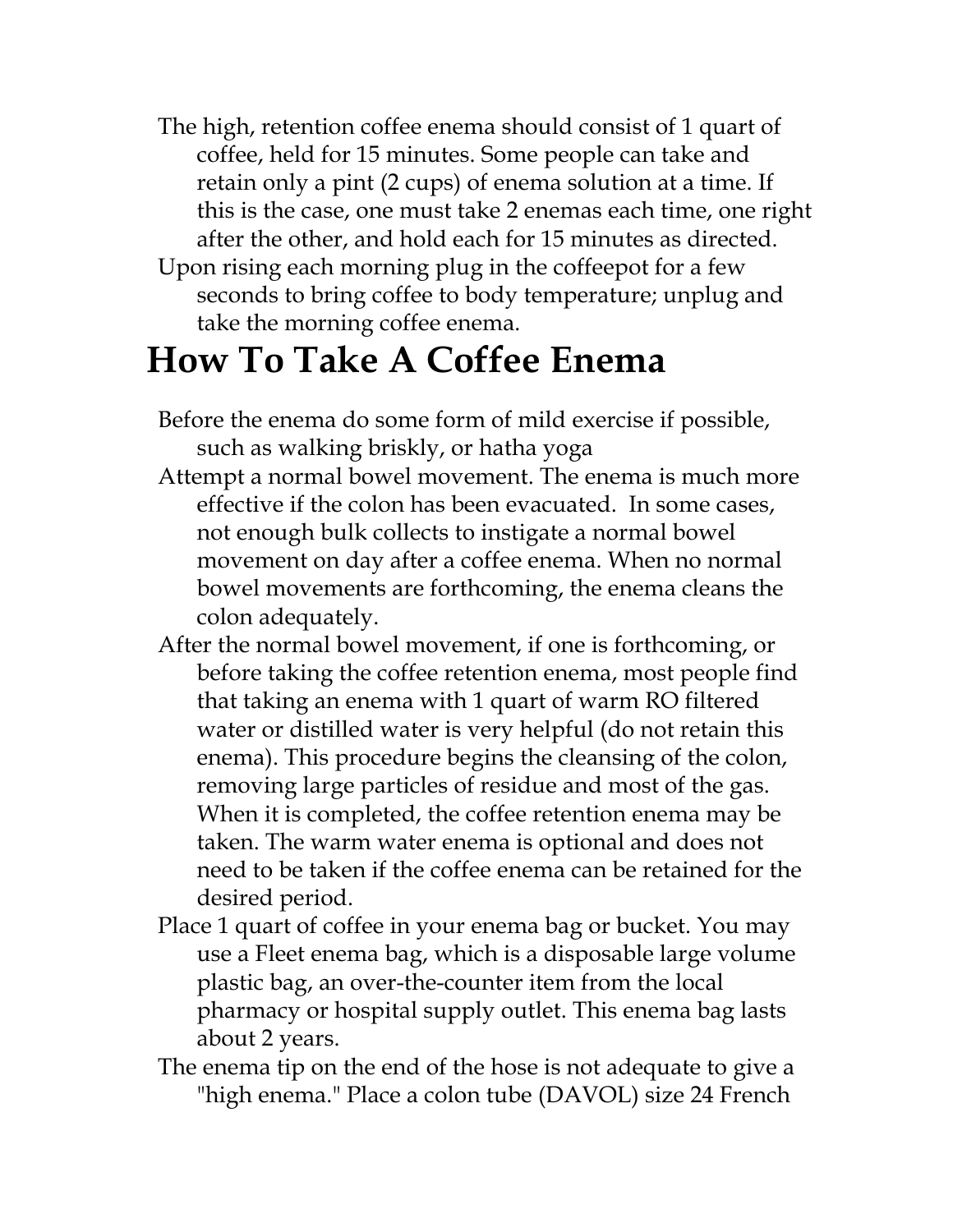or 26 French or 28 French on the opposite end of the plastic tube from the enema bag. This colon tube is a soft flexible rubber-like tube around 30 inches in length. It follows the curves and flexure of the colon. The colon tube is usually inserted about 12 to 20 inches into the rectum. (Note: It is difficult today to find a colon tube. However, a plastic rectal catheter or tube about 18 inches long may be ordered from your pharmacy as an over-the-counter item.)

- Next, allow the coffee to flow to the end of the colon tube, thus eliminating any air in the tube.
- The colon tube should be lubricated with natural creamery butter, Vitamin E cream or other lubricant that doesn't contain additives or chemicals.
- Insert the tube 12 to 20 inches into the rectum, if possible. This should be done slowly, in a rotating motion that helps to keep the tube from "kinking up" inside the colon.
- The enema bag should not be over 36 inches higher than the rectum. If it is placed too high, the coffee runs into the colon too fast and under too much pressure, causing discomfort.
- There are several positions that can be used while inserting the colon tube. Squatting is one. There is also the knee-chest method, with chest and knees on the floor and buttocks in the highest position possible. Most people, however, find it easiest to lie on the left side until the solution is out of the bag or bucket. The enema should never be taken while sitting on the toilet or standing.
- Some people's colons have kinks or turns in them that may prevent the tube from being inserted even 18 inches. Often, if a little bit of the solution is allowed to flow into the colon as the tube is being inserted, one may comfortably get past these kinks.
- If a kink bends the tube too much and stops the flow of liquid, then the tube can be inserted only as far as it will go, still allowing the liquid to flow freely.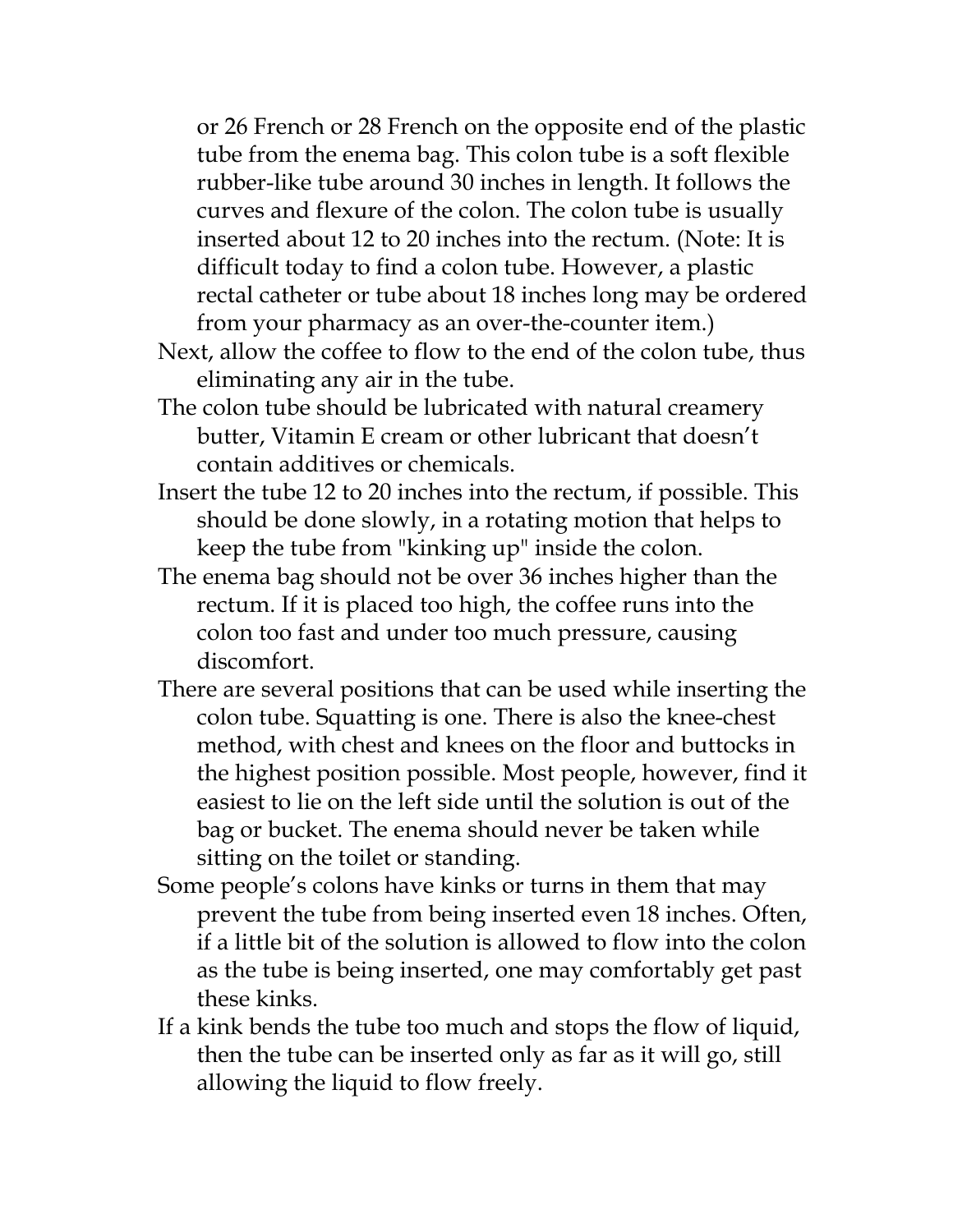- Sometimes, if one hits a kink that stops the flow of the liquid completely, the tube can be pulled out slowly just to the point where the solution is felt flowing again. Frequently, the tube can be pushed back in, past the turn that previously stopped the liquid.
- Because of the shapes and formations of some people's colons or of course if a child is being given the enema, it will be possible to insert the tube only a few inches. Occasionally, this is a permanent situation. Often, however, as the colon is cleaned and healed, the tube can eventually be inserted further.

The tube should *never* be forced when discomfort occurs.

- After the flow of the solution is completed, one may remove the colon tube, although it isn't necessary to do so. Regardless of the position used up to this point, one should now lie on the left side for at least 5 minutes, then on the back for another 5 minutes, then on the right side for at least 5 minutes.
- Those who have excessive gas may leave the tube in the colon with the hose clamp open. This allows gas to escape through the enema container. Frequently, the coffee will go in and out of the enema bag or bucket until the gas is relieved.
- After the enema is retained for 15 minutes or longer, it may be expelled.
- One is now ready for the rest of his daily routine clean and refreshed!

## **Helpful Hints**

- If you find you have a lot of gas and it is difficult to retain the enema, try putting 2 tablespoons of blackstrap molasses into your coffee solution.
- If you get a sudden gas bubble causing an urge to expel the solution, breathe very fast through your nose using your abdominal muscles like a bellows. This usually helps the